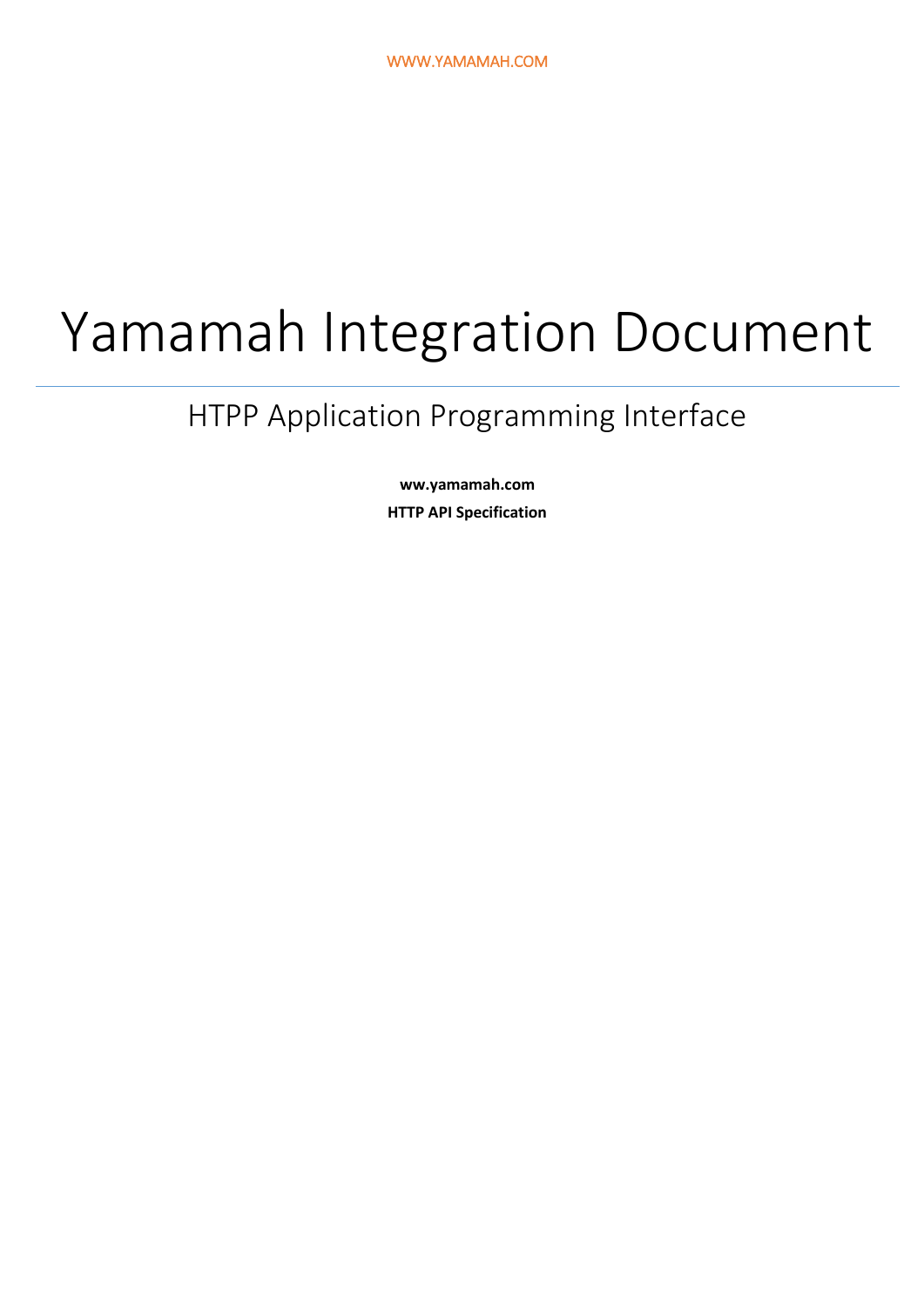

# **Table of Content**

# **Table of Contents**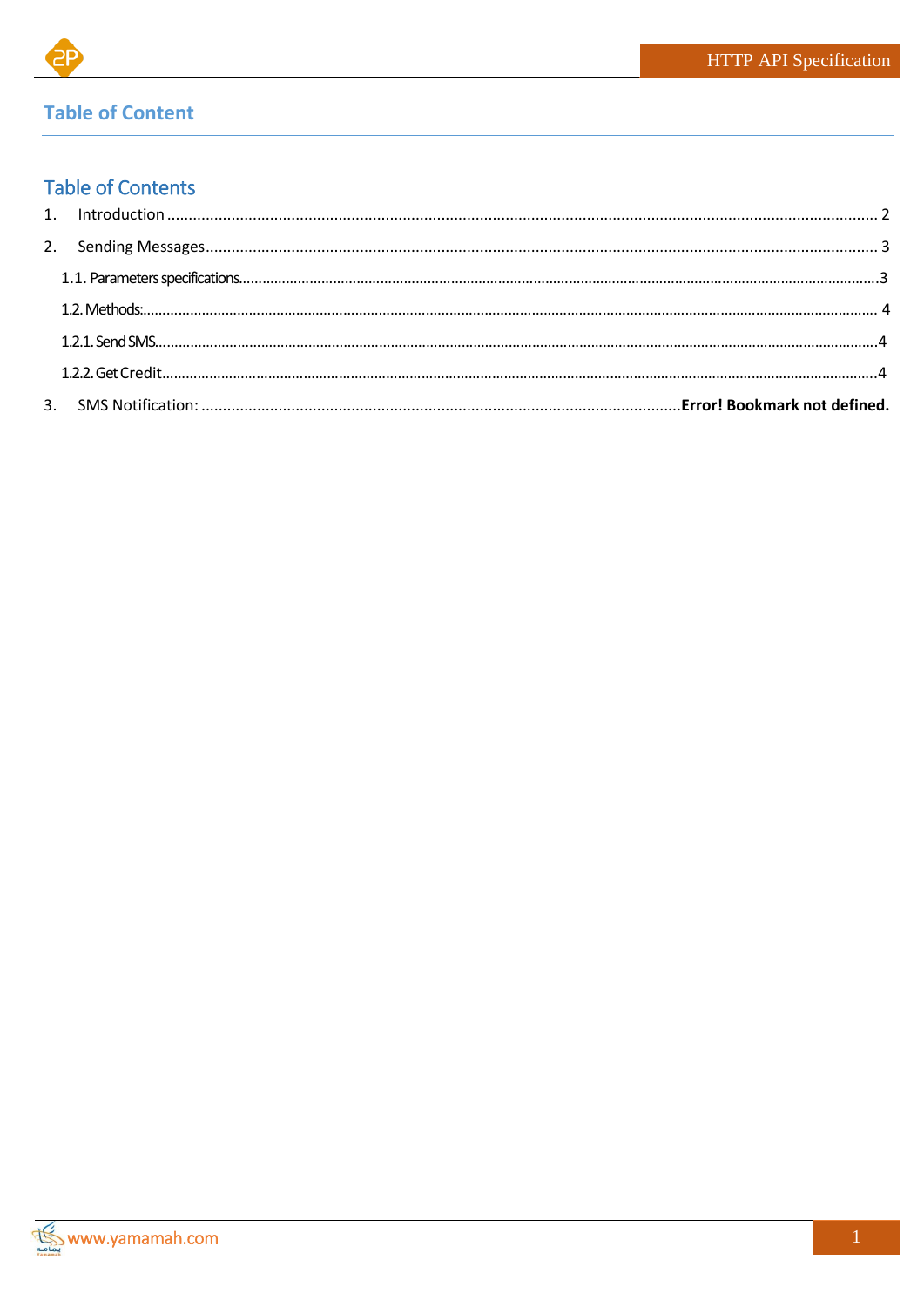# <span id="page-2-0"></span>1. Introduction

This document provides developers with instructions for integrating SMS messaging services into various solutions using HTTP application programming interface (HTTP API). HTTP API can be used for sending SMS messages.

HTTP API support different method:

- Using HTTP JSON POST.
- Using HTTP GET.
- Using SOAP.

The URL used is: <http://api.yamamah.com/>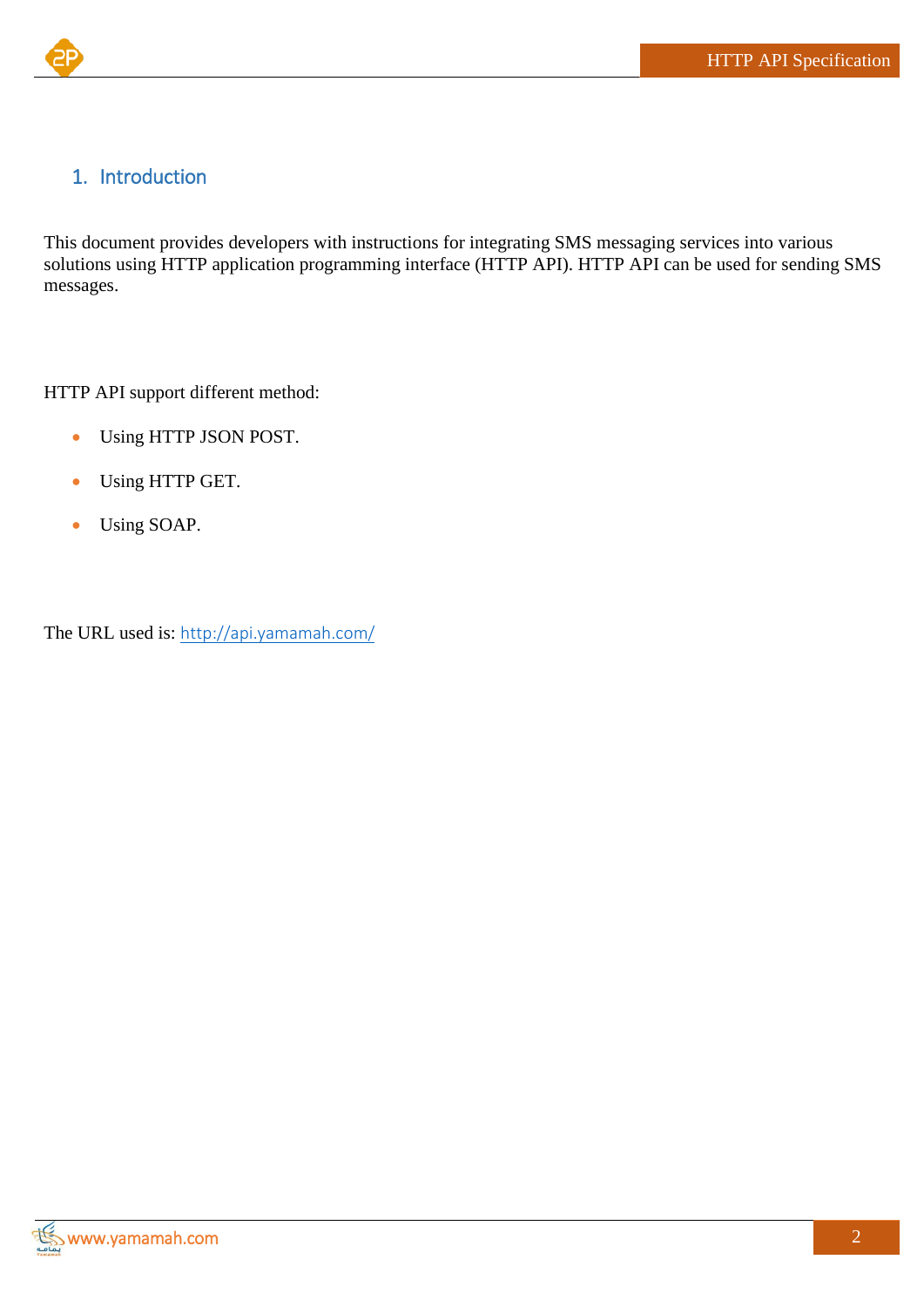

# <span id="page-3-0"></span>2. Sending Messages

### <span id="page-3-1"></span>1.1. Parameters specifications

- The following all parameters used in all methods:

| <b>AUTHENTICATION</b>   | username               | The username or Mobile number (format: 9665xxxxxxx) registered<br>in Yamamah website.                                                                                                                                                                                                                                                                                                                                                                                                                                                                           |
|-------------------------|------------------------|-----------------------------------------------------------------------------------------------------------------------------------------------------------------------------------------------------------------------------------------------------------------------------------------------------------------------------------------------------------------------------------------------------------------------------------------------------------------------------------------------------------------------------------------------------------------|
|                         | password               | The password used in Yamamah website.                                                                                                                                                                                                                                                                                                                                                                                                                                                                                                                           |
| <b>MESSAGE Request</b>  | <b>Tagname</b>         | The tag name is the sender name, which will appear in the title of the<br>message.<br>Maximum 11 English characters and Arabic numbers<br>a)<br>e.g. yamamah1, company123, etc.<br>The TagName is case sensitive; Yamamah1 does not equal to<br>b)<br>YAMAMAH1<br>To use a TagName; it should be active on the website; you can<br>$\mathbf{c})$<br>add your TagNames by logging into yamamah.com website<br>using your account then Add TagNames under TagNames page.<br>Mobile number is the default tagename that is registered in<br>d)<br>Yamamah website. |
|                         | <b>RecepientNumber</b> | One or more mobile number separated by a semicolon (format:<br>Use 05xxxxxxxx, 5xxxxxxxx, 9665xxxxxxxx,<br>009665xxxxxxxx for any national mobile number and<br>use the format 00 then country code or + then<br>country code for any international mobile number).                                                                                                                                                                                                                                                                                             |
|                         | VariableList           | List of variables to be replaced in custom message service, which<br>separated by semicolon (;) e.g.: [Name]; [Salary]. The variables list<br>could be anything except the semicolon itself.                                                                                                                                                                                                                                                                                                                                                                    |
|                         | ReplacementList        | list of replacements, which will replace the VariableList parameters in<br>custom message service, the number of replacements must be the<br>same as the number of mobile numbers, and the number of tokens in<br>one replacement must be the same number as in VariableList<br>parameters; the tokens separated by comma(,) and the replacements<br>replaces by semicolon(;).<br>E.g. Mohmd, 7500; Hussam, 8000; Ahmed, 9000 (in case of<br>sending to three mobile numbers)                                                                                   |
|                         | <b>Message</b>         | Message content (70 Character for the $1st$ single<br>message and 67 for more than single message for<br>ARABIC Message, and 160 Character for the 1st<br>single message and 158 for more than single<br>message for ENGLISH Message.).                                                                                                                                                                                                                                                                                                                         |
|                         | SendDateTime           | Used If you want send schedule message so set your datetime as the<br>following: yyyyMMddHHmm e.g. 201312231330<br>Else set this parameter equal 0                                                                                                                                                                                                                                                                                                                                                                                                              |
|                         | <b>EnableDR</b>        | Used if you want Request Delivery Report, this property take true or<br>false.                                                                                                                                                                                                                                                                                                                                                                                                                                                                                  |
| <b>Message Response</b> | Status                 | Represent message status id                                                                                                                                                                                                                                                                                                                                                                                                                                                                                                                                     |
|                         | StatusDescription      | Represent message status description.                                                                                                                                                                                                                                                                                                                                                                                                                                                                                                                           |
|                         | MessageID              | Represent message id if message received from yamamah<br>successfully<br>Note: If message field this parameter will be empty or null                                                                                                                                                                                                                                                                                                                                                                                                                            |
|                         | InvalidMSISDN          | Represent all invalid MSISDN.                                                                                                                                                                                                                                                                                                                                                                                                                                                                                                                                   |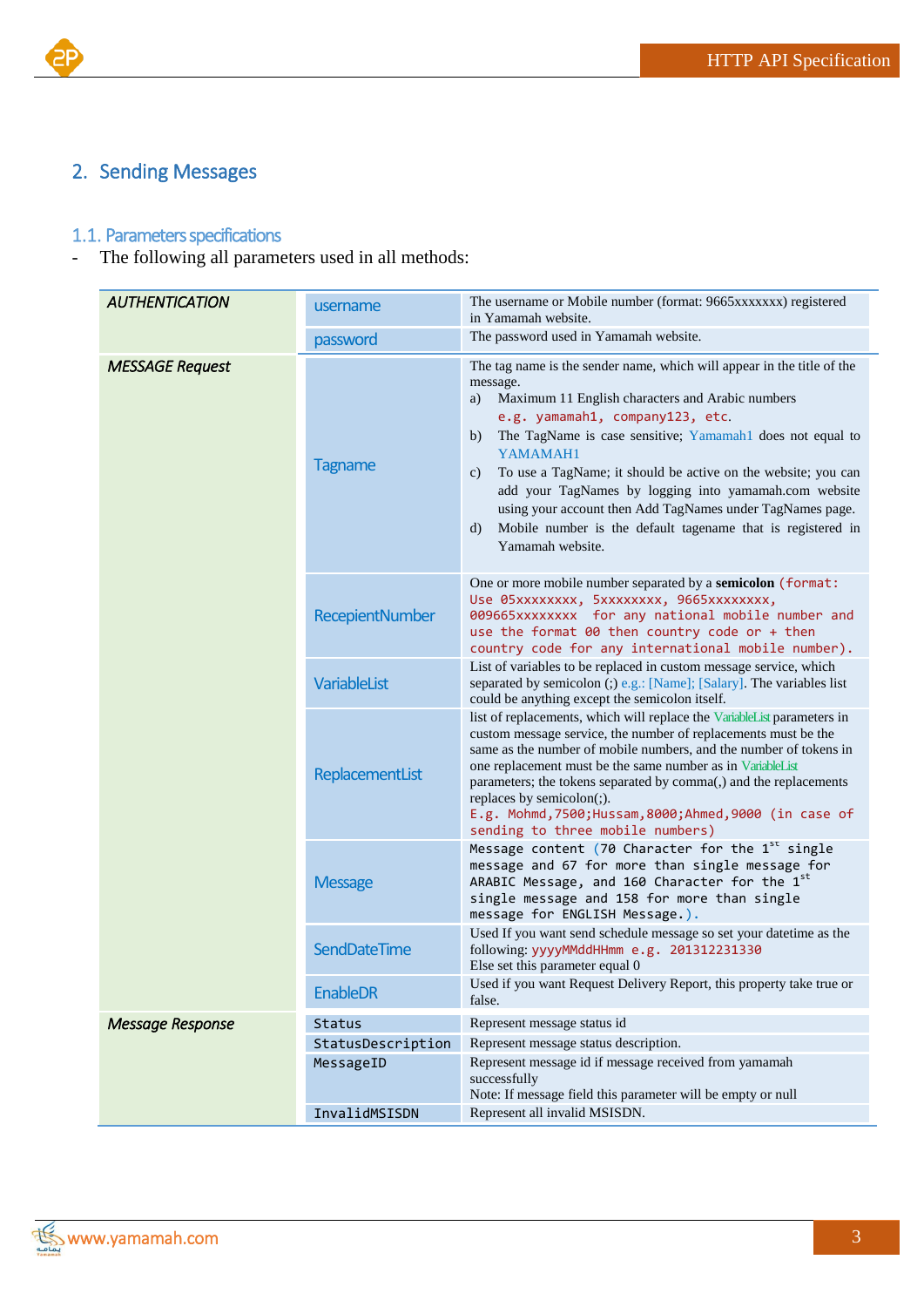#### <span id="page-4-0"></span>1.2. Methods:

#### 1.2.1. Send SMS

<span id="page-4-1"></span>- By this method can send message to one contact or multi contacts

#### **Request**

**POST** http://api.yamamah.com/SendSMS **Host:** api.yamamah.com **Content-Type:** application/json

#### Body:

```
{
  "Username": "",
 "Password": "",
 "Tagname": "",
 "RecepientNumber": "05xxxxxx;05xxxxxx",
 "VariableList": "",
 "ReplacementList": "",
   "Message": "test",
  "SendDateTime": 0,
   "EnableDR": False
```
#### **Response**

}

```
Status Code: 200 
Content-Length: 70
Content-Type: application/json; charset=utf-8
Date: Sun, 26 Jan 2014 10:59:40 GMT
```
#### Returned message

```
{
  "InvalidMSISDN": null,
   "MessageID": "1d7d8d99-2da4-478a-8391-6783f467f479",
   "Status": 1,
   "StatusDescription": "Success"
}
```
#### **Status Code Parameter**

<span id="page-4-3"></span>

| <b>Status Code</b> | Description                              |
|--------------------|------------------------------------------|
| 1                  | <b>Success</b>                           |
| 10                 | Invalid UserName and Password            |
| 20                 | Invalid TagName Format                   |
| 30                 | Invalid TagName                          |
| 40                 | Insufficient Fund                        |
| 50                 | Invalid Recepient Number And Replacement |
|                    | List Length                              |
| 51                 | Invalid varsList And Replacement List    |
|                    | Length                                   |
| 60                 | Invalid Mobile Number                    |
| 70                 | System Error                             |
| 80                 | Invalid DateTime                         |
| 90                 | Serialization Error                      |

#### <span id="page-4-2"></span>1.2.2.Get Credit

- By this method you can get current credit.

#### **Request**

**POST** http://api.yamamah.com/GetCredit/**{USERNAME}**/**{PASSWORD} Host:** api.yamamah.com **Content-Type:** application/json

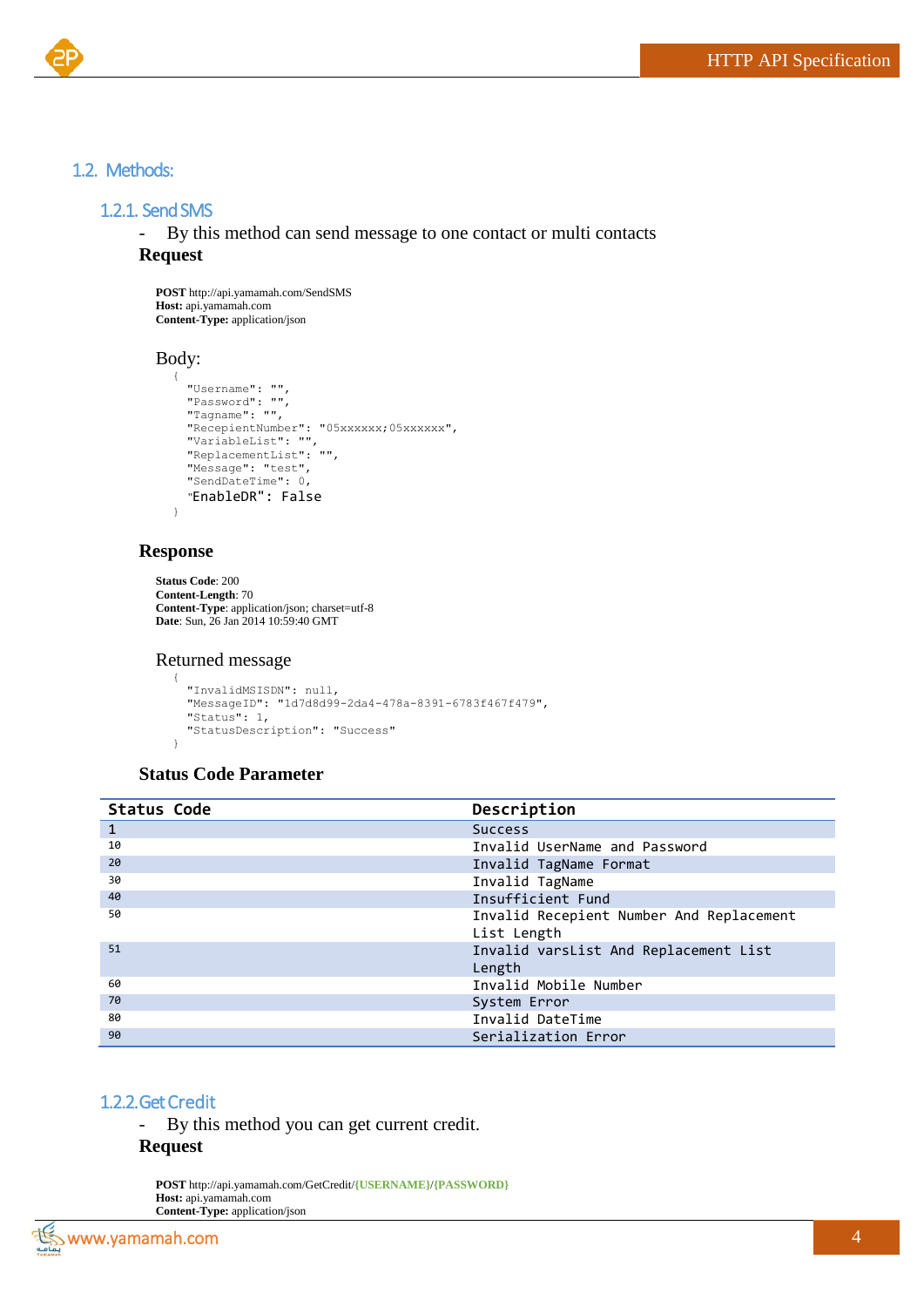

#### **Content-Length: 0**

#### **Response**

```
Status Code: 200 
Content-Length: 74
Content-Type: application/json; charset=utf-8
Date: Sun, 26 Jan 2014 10:59:40 GMT
```
#### Returned message

```
{
 "GetCreditPostResult": {
 "Credit": 1086,
 "Description": "Success",
 "Status": 1
  }
}
```
#### **Status Code Parameter**

- You can show status code by clic[k here](#page-4-3)

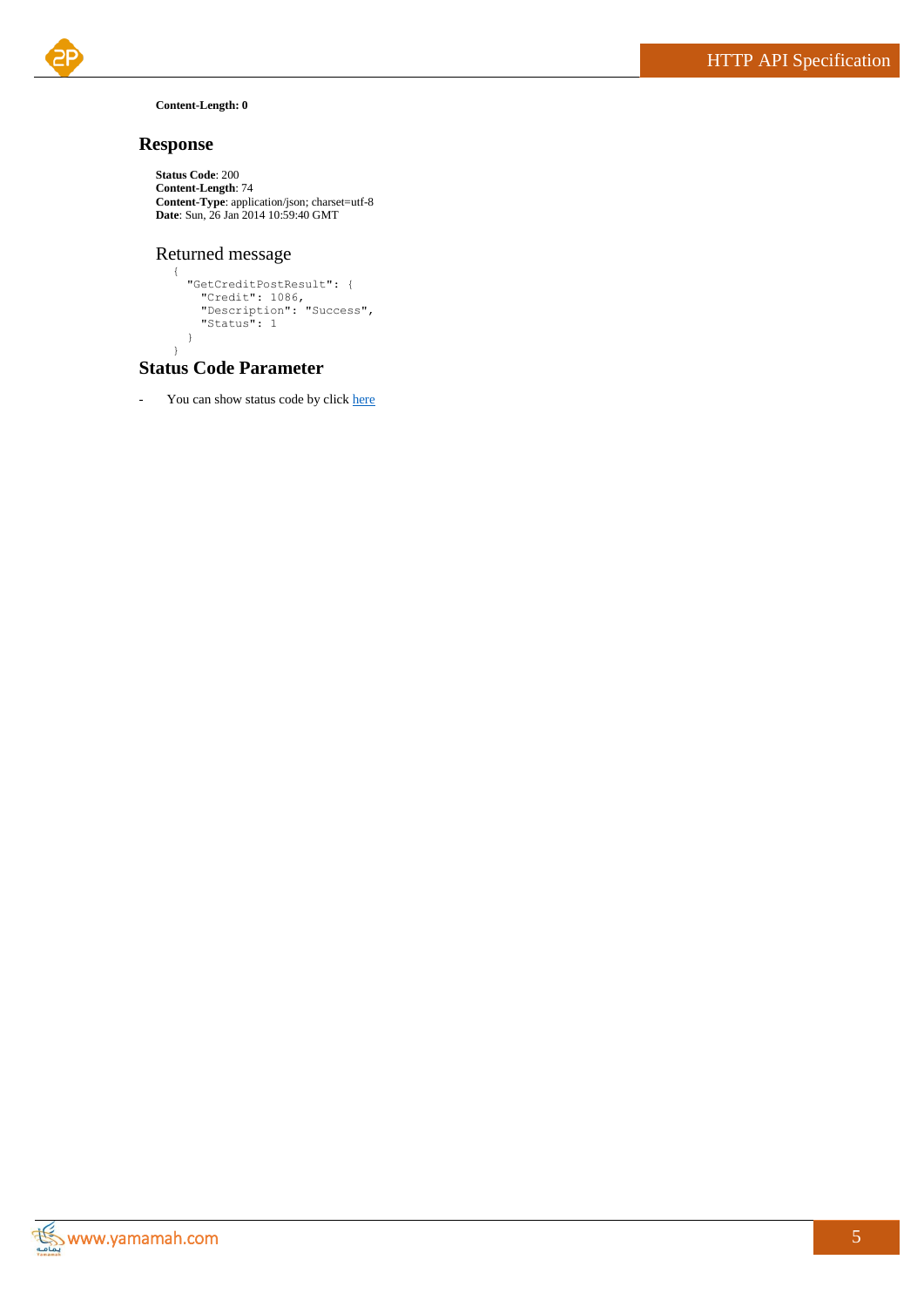

#### <span id="page-6-0"></span>3. SMS Notification:

- In this section will discuss how to receive status for sent message.
- To be able to receive message status must be apply the following steps:

#### 1- Create on your side HTTP POST as the following information:

- a. Your URL: http://{URL}/**MessageNotification**
- b. Received body request:

**Content-Type:** application/jsn **Content-Length: 0** Body:

```
{
  "Username": "",
 "Password": "",
 "MessageID": "",
 "NotificationType":""
 "SucessMSISDN": "05xxxxxx;05xxxxxx",
 "FailedMSISDN": "05xxxxxx;05xxxxxx"
}
```
c. Replay Response

```
Status Code: 200 
Content-Length: 74
Content-Type: application/json; charset=utf-8
Date: Sun, 26 Jan 2014 10:59:40 GMT
```
#### Returned message

{ "Status":"" }

#### **Parameter specifications**

| Parameter        | Description                                                                                                                                                                                                                                                              |
|------------------|--------------------------------------------------------------------------------------------------------------------------------------------------------------------------------------------------------------------------------------------------------------------------|
| Username         | Represent username (create for you side and<br>send to Yamamah)                                                                                                                                                                                                          |
| Password         | Represent Password (create for you side and<br>send to Yamamah)                                                                                                                                                                                                          |
| MessageID        | Represent message id if message received<br>from yamamah                                                                                                                                                                                                                 |
| NotificationType | Represent notification type where divide to<br>type:<br>1- NormalMessage: will receive it for<br>each message sent (if your message<br>with delivery report or not).<br>2- DeliveryReport: will received this<br>type if your message send with<br>delivery report only. |
| SucessMSISDN     | Will contains all mobile numbers send<br><b>SUCCESS</b>                                                                                                                                                                                                                  |
| FailedMSISDN     | Will contains all mobile numbers send<br>failed                                                                                                                                                                                                                          |
| <b>Status</b>    | After receive notification will send<br>response with this status as the following<br>types:<br>1- Success<br>2- Failed<br>Note: if your web service send Failed or<br>not receive any response, Yamamah<br>notification try send 3 time.                                |